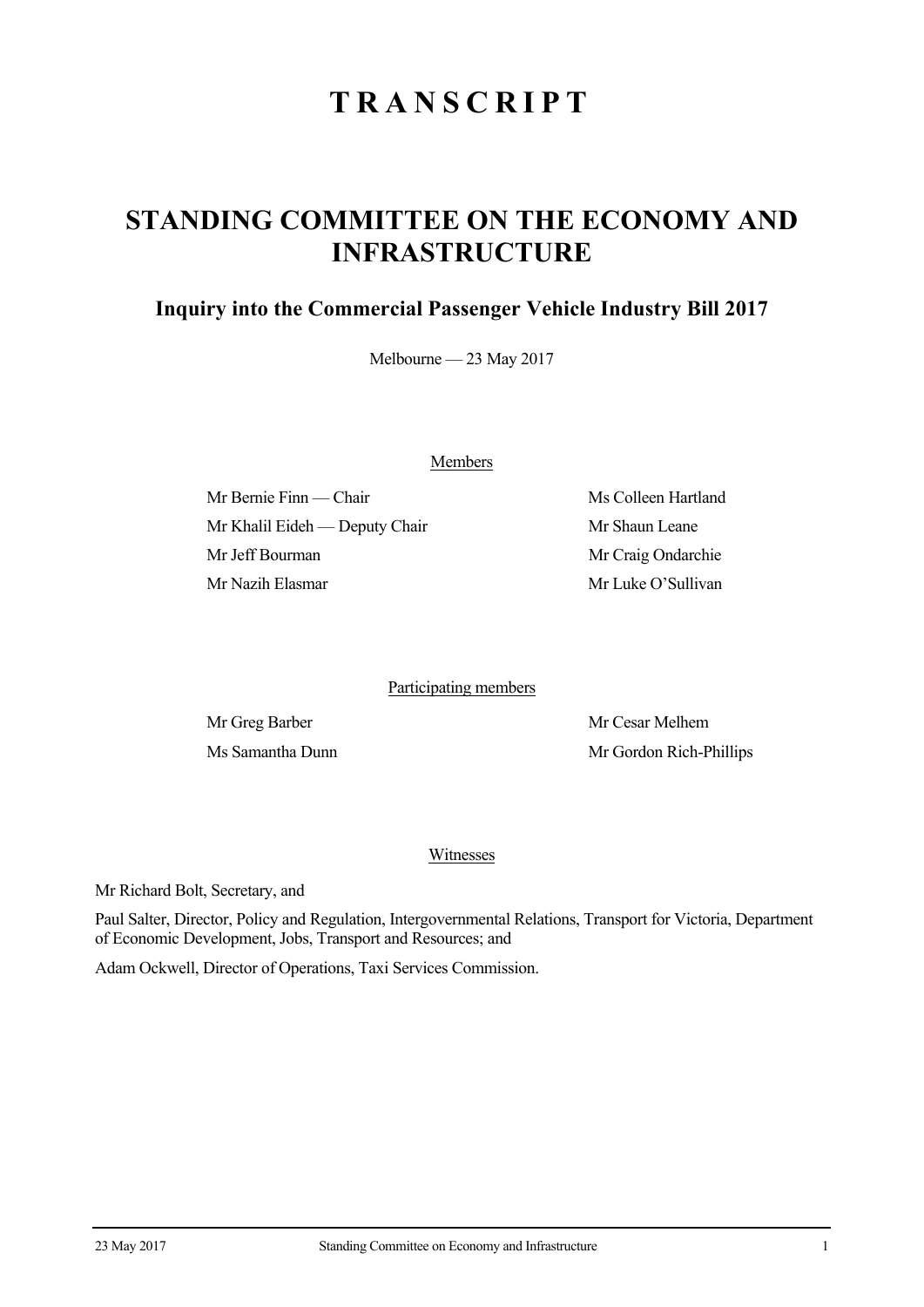**The CHAIR** — We might get this show on the road, given that we have quite a schedule today. If we get behind at the beginning, we are going to be in strife for the rest of the day. I extend a welcome to members of the public who are here and also welcome our three witnesses this morning for our first session.

The committee is hearing evidence today in relation to the inquiry into the Commercial Passenger Vehicle Industry Bill 2017, and the evidence is being recorded. To the witnesses: welcome to the public hearing of the economy and infrastructure committee.

All evidence taken at this hearing is protected by parliamentary privilege. Therefore you are protected against any action from what you say here today, but if you go outside and repeat the same things, those comments may not be protected by this privilege. So here is an opportunity if you are really that way inclined.

Could I ask you to address the committee for a period of time, and we will then allow questions after that. Perhaps if I could ask the three of you to tell us your name and where you are from to begin with for the record, we will take it from there.

**Mr BOLT** — Thank you, Chair. Thank you, members of the committee. It is a pleasure to be here. The invitation is appreciated. I am Richard Bolt, Secretary of the Department of Economic Development, Jobs, Transport and Resources.

**Mr OCKWELL** — I am Adam Ockwell, director of operations for the Taxi Services Commission.

**Mr SALTER** — I am Paul Salter from the Department of Economic Development, Jobs, Transport and Resources, working for Transport for Victoria.

**Mr BOLT** — I will give a brief introduction. As the committee is well aware, the terms of reference of this inquiry cover the detail of the Commercial Passenger Vehicle Industry Bill 2017. I will also say a few words about the transition package that forms part of the rideshare reforms even though that is not strictly part of the bill or enabled by the bill directly.

The contents of the bill I will briefly summarise. The members of the committee are all familiar with it, but for the sake of setting the scene: as you know, it was introduced into the Legislative Assembly in March and passed by the Assembly unamended. You are now considering it in the Council, and it has been referred to this committee. It implements licensing reforms. It abolishes the annual taxi and hire car licence fees of up to \$23 000 and \$40 000. It establishes one type of hire car licence and one type of taxi licence. Each licence is made available through the provisions of this bill at an administrative cost only. Taxi zones and fair regulation continue to apply for the transitional period, by which we mean the transitional period which is intended to end with the coming into force of a second act, a bill for which is intended to be introduced later this year.

The bill also establishes the commercial passenger vehicle levy, which is equivalent to \$2 on all commercial passenger vehicle trips. The bill, however, does not prescribe that it must be added to each trip. It simply requires it to be funded per trip, and how that is then passed through is a matter for providers and the market. It can be reduced to an amount less than \$2 by regulation subject to CPI indexation. Liability for the levy is placed on the booking service provider, which is defined in this legislation for booked services. For unbooked services, it is either jointly the booking service provider and an affiliated trip provider — if there is such an relationship — or, in the absence of that, the provider.

Additionally the bill provides, related to the previous point, for a new definition for booking service providers and importantly creates a new offence to accept a booking request from a booking service provider that is not accredited. The reasons for those can be explored. It provides new powers to the Taxi Services Commission to seek injunctions from the Supreme Court and take administrative action in response to non-compliance.

I will briefly just recap — again familiar territory to members of this community — the industry support package. It is not in the scope of the bill. The relevance of canvassing it now is because the levy at \$2 is predicated essentially on recovering the cost of that industry support package. An obvious question arises: what is the size of the package, and is it expected to be delivered in full? I should say the answer is yes, and it comprises the \$50 million Fairness Fund, which closed very recently. We are still sorting through applications and to begin a process of assessment and working with external auditors so that every one of them is assessed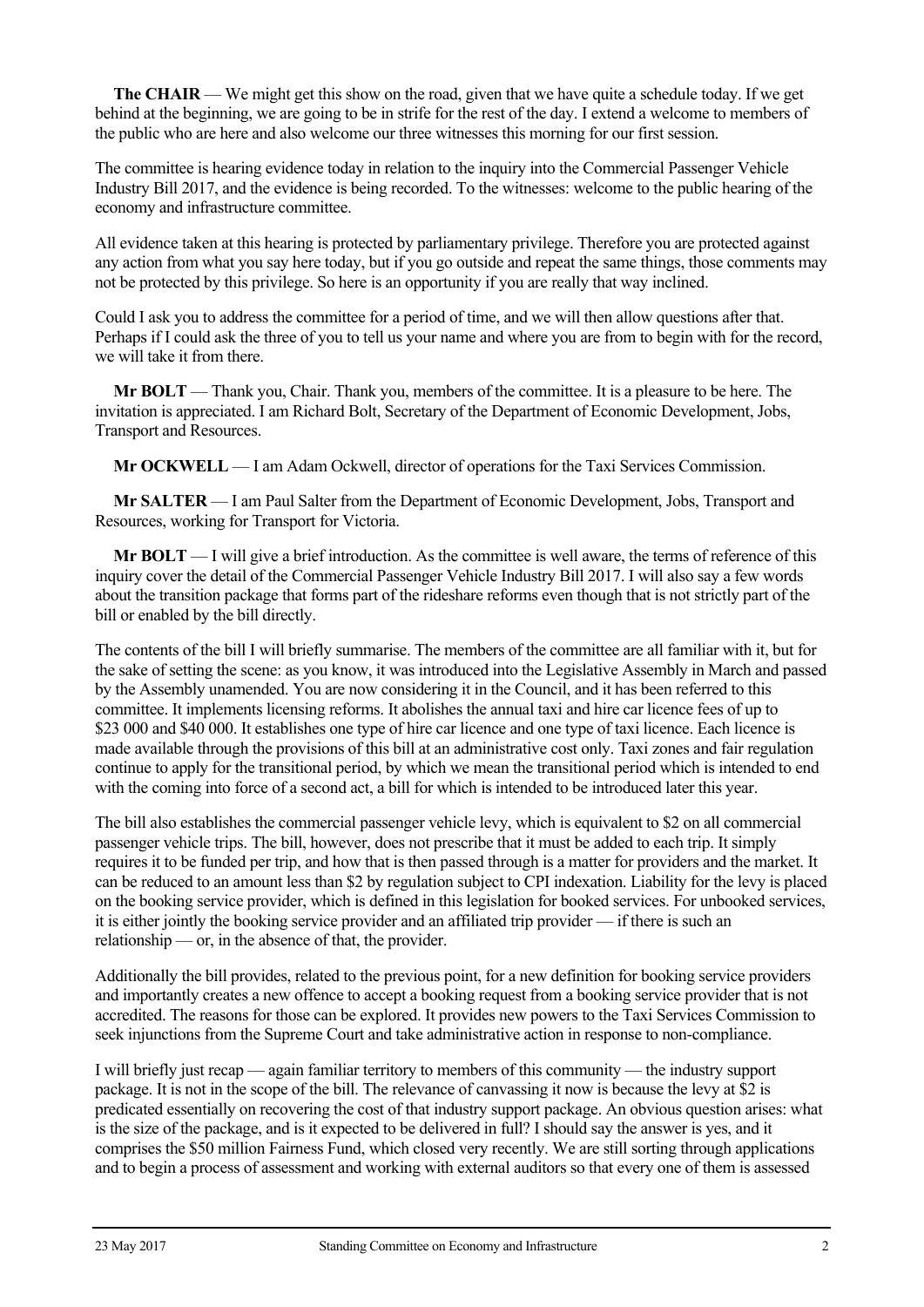case by case. We expect applicants to be notified by mid-2017. Payments are expected to be made progressively.

The \$332 million transition assistance payments, that being the \$100 000 for a first licence and \$50 000 for up to three more to eligible perpetual taxi and hire car licence holders and scaled equivalents to those amounts for other forms of licence. These will begin to be paid following passage of the bill. So once the levy is in place and able to be collected, then those payments will flow. There has been clearly no shift in the estimated payment of \$332 million for that proportion of the industry support package.

Finally, the \$112 million in rebates and forgone licence revenue for all eligible existing annual fee paying licensing holders constitutes a third element of the industry support package. That is a five-year figure, that \$112 million. That is in a sense an arbitrary figure. If we took it over 10 years we would be talking, roughly speaking, double that amount — with a small allowance for possible expected indexation. There is of course the \$25 million of additional funding to assist in the provision of the multipurpose taxi program. So all of those elements are still in place, and it is worth perhaps saying that under any reasonable assumptions of trip numbers and of the level of compliance and administrative costs the recovery of the cost of the full cost of the package will take at least eight and almost certainly more years to effect.

There are questions that have been raised in respect of the bill that I should address, which is the size of the levy. You will have heard words of this kind before, but I will repeat them to open the discussion. The \$2 amount strikes a balance between the immediate impact on consumers, bearing in mind that with the removal of licence fees and other costs and the impact of competition the net effect on trip costs is not simply a question of adding \$2 per trip. In fact we would expect that there is a good argument or indeed reasonable expectation that trip costs in net terms should not go up and should in fact on average go down. That is not a guarantee we can provide, but there is good analysis to support that, or a good expectation that that would occur. So on the one hand it strikes a balance between the immediate impact on consumers, on customers, on travellers, and on the other hand it provides recovery of a fair and reasonable package of assistance that I have just outlined to ensure that industry participants, some of whom are clearly going to be affected adversely by the reforms in total, get some assistance — significant assistance — to go through what is a significant transition for them. So it is a balance between those two. It is a matter of policy judgement, and it has been rehearsed effectively, I think, by this committee in its previous phase of inquiry to which I gave evidence some time ago.

To repeat an earlier point: the size of the industry assistance package dictates the period the levy is in place. A smaller levy amount would require a longer period of time. How long the levy stays at this level is a matter for future political judgement. As I said before, it would take at least eight to 10 years for cost recovery to be done in full. There is a mechanism in the bill to reduce the levy below \$2, including to zero. And there are clearly a couple of parliamentary terms between now and when that period of cost recovery would come up, which allows plenty of time for the community and the Parliament to make a call as to whether and, if so, when to reduce that levy or eliminate it completely by review.

The net revenue that comes from the \$2 levy, which starts in the first full year of 2018–19 at \$44 million on our best estimate, is simply a calculation of the number of trips adjusted for a combination that leads to compliance costs, and clearly those two things interact with each other. The more enforcement there is, one would expect a higher compliance. Where that sweet spot is between the two is clearly going to be calibrated by experience, but we are making a reasonable assumption that at a starting point of 28.8 million trips we would get something like \$44 million in that first year. But when I mention those 10 years for cost recovery, that particular figure is durable or robust against some substantially higher trip assumptions, and we can explore that.

So I think those are the substantial points, Chair, that I wanted to make. The bill — to repeat — has two key purposes: to implement licensing reform and introduce the levy and set the scene for delivering this package, which is the largest assistance package provided, certainly in this country, to an industry undergoing substantial technological and service disruption, and at the same time it sets the scene for providing a higher level of choice and safety for passengers, more flexibility for the industry and a full implementation of the reform in the second phase of legislation. I will leave it there.

**The CHAIR** — Thank you, indeed, Mr Bolt. I might start with the questioning, if I may. You mentioned that there is the possibility of a levy increase by future administrations, I think were your terms, or future governments.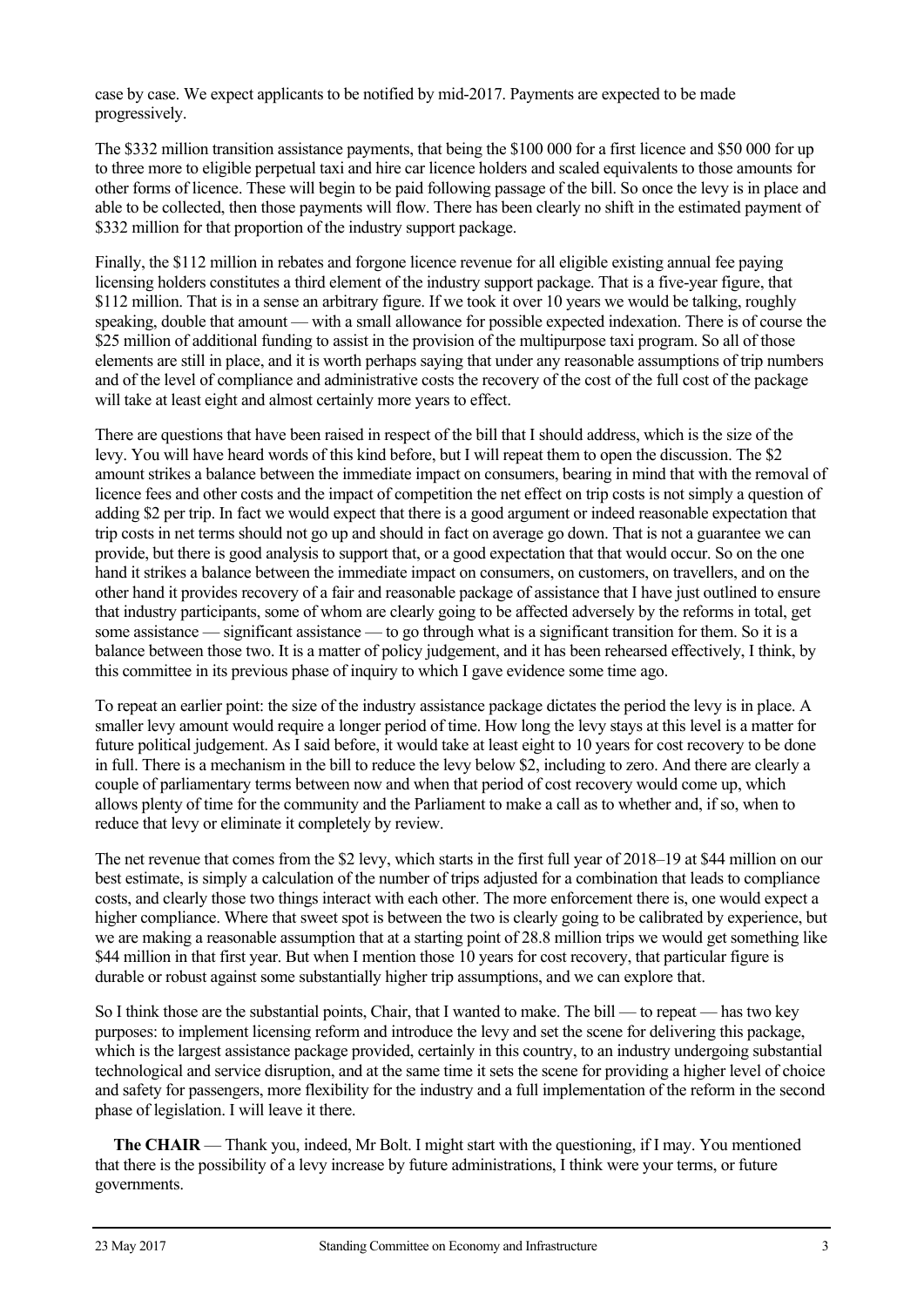**Mr BOLT** — No, I did not. I said I have spoken — —

**The CHAIR** — No, you also mentioned 'increase', I distinctly heard.

**Mr BOLT** — Can I clarify that, Chair. The bill makes provision for indexation of the levy.

**The CHAIR** — That is an increase, is it not?

**Mr BOLT** — That is an increase. But an act to substantially increase, other than simply in accordance with inflation, the levy is not available. That mechanism does not exist in the bill. The only mechanism in the bill is to reduce the levy by \$2. Paul may be able to clarify the indexation provisions. We can go to the relevant section, just to be very clear where that is and how it operates. But it is not open to a government, as a purposeful act of increasing revenue, to raise the levy. No, there is no executive power in this bill for that to occur. It can only be reduced, including to zero.

**Mr SALTER** — Just to add to what Richard has just said, I refer members to clause 12 of the bill, and subsection (3) of clause 12 provides the indexation mechanism. If, for example, the rate of CPI adjustment as measured by the relevant ABS index is less than a unit of 5 cents, then it basically rounds down. So under the current inflation levels that we have experienced in the first year nothing would actually happen, just to give you a bit of a worked example. Subsection (2) of clause 12 makes it clear that the regulations may specify an amount less than \$2, so it is enabled to reduce the levy by regulation, and that is reinforced by clause 20, which specifies the specific regulation-making powers that are available to the executive through Governor in Council. Subsection 1(b) says specifically that the Governor in Council may make regulations for and in respect to specifying an amount less than \$2 as the amount of the levy.

**The CHAIR** — So in fact we are not talking about a \$2 levy. Taking indexation into account, we are talking about in excess of \$2.

**Mr BOLT** — In nominal terms it could rise above \$2; in real terms it will not. In real terms it will remain a \$2 trip levy.

**The CHAIR** — But in terms of actual dollars and cents it will be more than \$2, due to indexation.

**Mr BOLT** — Yes.

**The CHAIR** — Why is there no sunset clause on the levy? Does the department not have the ability to foresee how much is being spent and how long it will take to recoup those costs?

**Mr BOLT** — The choice of whether to sunset it outright or to leave that for future judgement, given the uncertainty around how much will be recovered and when the recovery of the cost of our system will be acquitted, ultimately clearly is a policy choice for the minister and for government. I would just repeat my point earlier that because on our best estimate it will take at least — and this is on very optimistic assessments of the number of trips — at least eight years for cost recovery to occur and more likely quite a lot more than that, there is a lot of time for the community and, if I can put it this way, the democratic process to work out whether to reduce it to zero, which is effectively the same as to repeal the requirement, or to repeal it outright and take it out of the statute book. I just make the observation that that is available. But the question about whether to put in a sunset clause or not is a policy question that I am not really at liberty to speculate on.

**The CHAIR** — Yes. We would love to have the minister here to ask her about that. In relation to the transition assistance or, as most people refer to it, the compensation — and I know we have more than touched on this in our previous inquiry — just for the record with regard to this bill, why have the figures that we have been decided upon?

**Mr BOLT** — As you say, it has been canvassed extensively. It was not my purpose to come here and recanvass that evidence particularly. Again, it was a judgement based upon what was fair and reasonable, taking into account a number of factors, including the extent to which the disruption to the current form of taxi service was in fact driven by, if you like, an external force — namely, the emergence of rideshare applications. It was not done by a direct fiat of government, and it proved impossible, impracticable, to indeed attempt to enforce equity with taxis from that. It means that to an extent what has occurred here is the product of consumers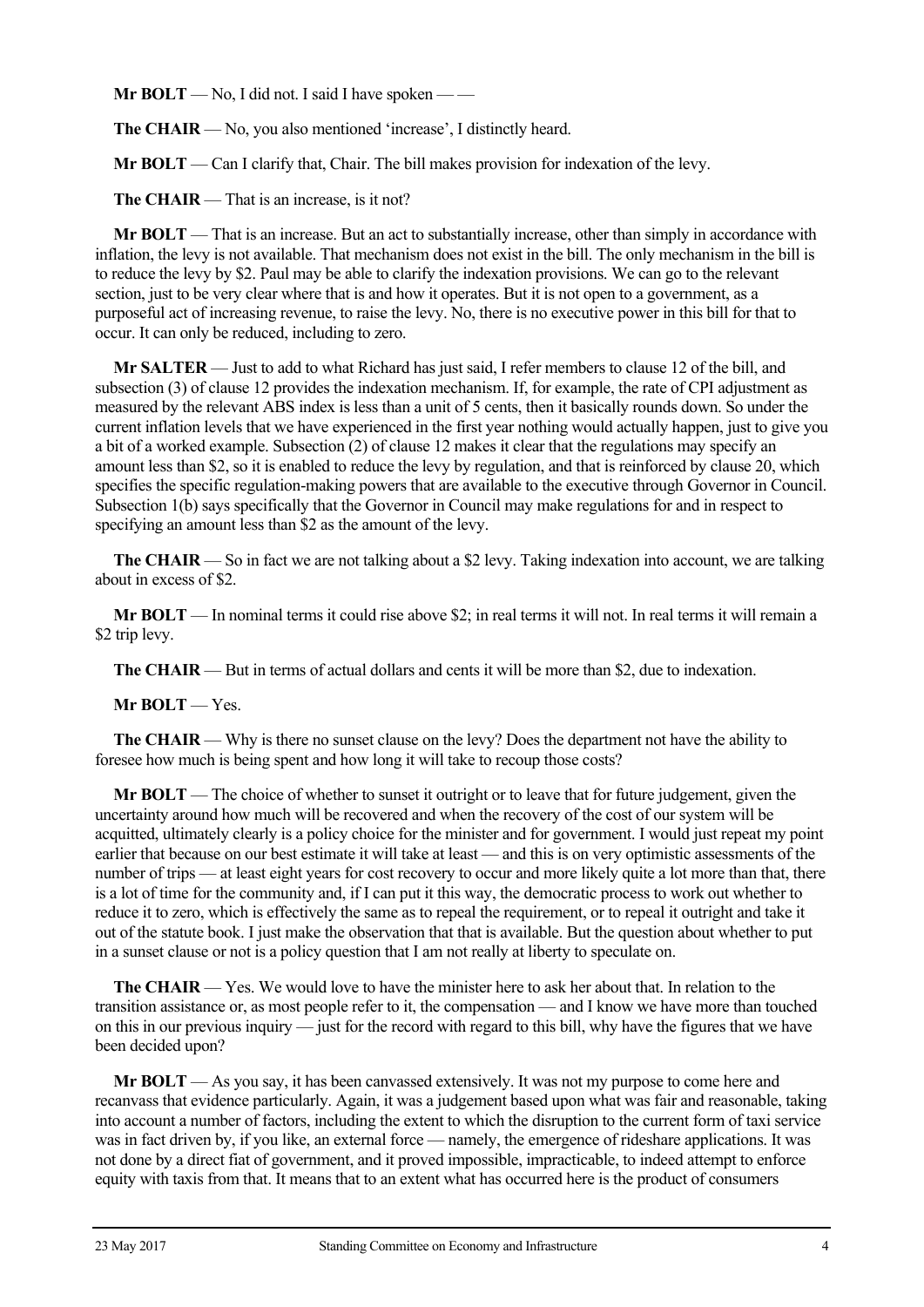choosing the new service rather than government itself deciding what had to be done. So there are a number of factors, including that.

On the other hand, the government recognised that in introducing a very complete — in fact uniquely complete — set of reforms such as this, some parties that were owners of perpetual licences would be affected and that a substantial package of compensation, or assistance if I could put it that way, was appropriate, and it struck a balance based upon judgements which were essentially attempting to optimise those various considerations. And then of course the cost for the travelling public that the levy itself imposes had to be the other consideration. I cannot explain it to you any more than that because it was of course a judgement. It is not a formula that can be simply applied and said this is the right thing to do. That was the judgement that was made. The figures that were struck are those that we now know of. We have a levy in front of the Parliament to pay for it, and the government's very clear view is that is a fair, reasonable and balanced consideration.

**The CHAIR** — Given that there is a fair section of the community who are affected by this and who believe that the compensation is inadequate, is it within the power of the government to increase that compensation?

**Mr BOLT** — The government can make a policy choice to strike compensation, obviously at the level that it feels strikes that appropriate balance. A different government could make a different choice. Yes, this government has made that choice, and I am not really at liberty to speculate whether they would reconsider it. I would just make the point that the government has, as some committee members are well aware, extended the initial proposal, which was to compensate one licence at \$100 000 and a second at \$50 000, allowing for two more licences to be compensated at the level of \$50 000 each. So it was able to make an adjustment to apply a more complete coverage to the licence-holding community, if I can call them that. But that is the last adjustment that has been made, and that is where the package stands. I really cannot explain it better than that.

**The CHAIR** — But flexibility is possible in your view?

**Mr BOLT** — I would say it is a question for government about just how flexible it wishes to be. It is not a question for me to speculate on, Mr Finn.

**Mr LEANE** — The amount of levy in New South Wales to compensate in their jurisdiction is \$1. That is not in this bill, obviously. Why has this jurisdiction decided to go with \$2?

**Mr BOLT** — The New South Wales reform is, if you like, a very partial reform. I am advised they already recognise the need to consider extending to a second phase. Licence fees in New South Wales remain in place, and in this case they will not, subject to the passage of this bill. We are looking to enact the most complete series of reforms with substantial benefits to consumers and larger benefits to the travelling public but therefore to an extent that we crystallise impacts on a certain category of licence-holders and we increase the cost of this because we forego all of that licensing revenue I mentioned earlier. It makes sense to substitute for a larger loss of revenue for impacts that the government has decided to make the subject of a substantial assistance package. It seems appropriate to have a larger levy to pay for that. It is simply a matter of proportionality from the cost of the package and the recovery of those costs.

**Mr LEANE** — The government is proposing to financially assist licence owners for up to four taxi licences. What percentage of taxi licence owners would that cover?

**Mr BOLT** — My understanding is that 98 per cent will obtain assistance for every licence they hold — 98 per cent.

**Mr LEANE** — Just continuing on the compensation — and I know it is not necessarily in the bill, but it is a discussion point. In 2010 a licence was valued at around, I think, \$500 000 — I am happy to be corrected and then by 2014 it halved in value to approximately \$250 000. That was under a previous government, and it was reformed in the previous government. So was compensation given to licence-holders because of the halving of the value of their licences in that period of time?

**Mr BOLT** — Before I go to the substantial answer, Mr Leane, we do actually have a table here — a graph here — which shows that trend and the fact that at the last known trading date last year the licence values at that point were down at more like 175 000 as a result of the entry of ridesharing. If the committee members were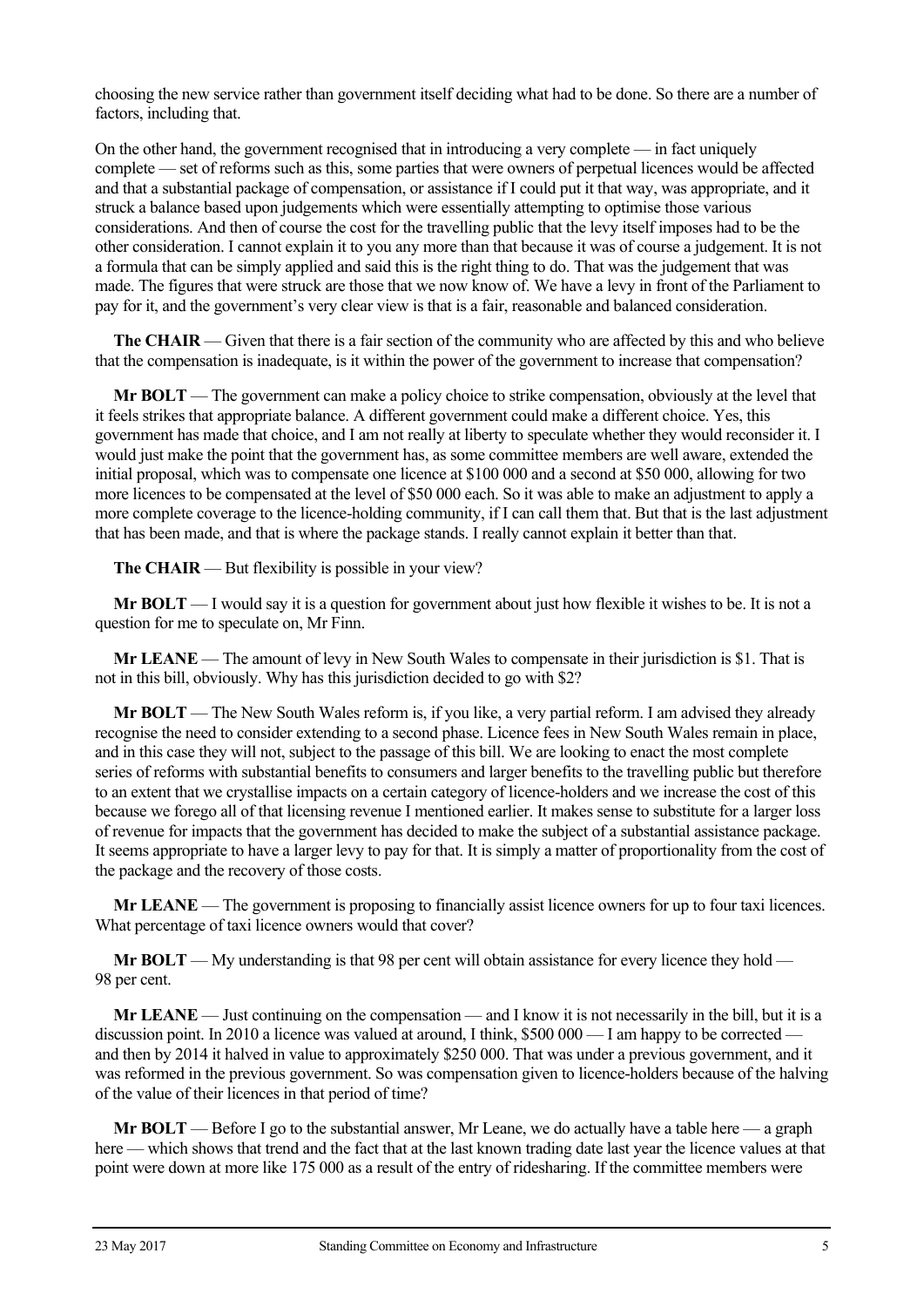interested, I can circulate this. I think this was also tabled by the minister at the public accounts and estimates committee recently at the same table.

The broad point in response to your question is that it is that loss of value — it is a substantial loss of value that has occurred due to what we would call market forces — that has led to government acknowledging or moving to saying that the barriers to entry into this market have been lowered to such an extent that the relatively constructed market with high barriers to entry that has supported high licence fees like this is no longer sustainable policy, and therefore the assistance package is a reflection of the fact that for some licence owners there has been a considerable impact, for which compensation is being provided.

I should have made the point earlier, by the way, there is another offsetting factor in those impacts, and that is we are not taking taxis off the road. Taxis will continue to have the opportunity to participate fully in the commercial passenger vehicle market, including in the rank and hail market, which is reserved for a small number of operators. So the value of the businesses has not simply been taken away entirely — another reason why, while indeed the loss of value is substantial and the amounts in the assistance package are less than that, there are offsetting reasons for why full restitution was not decided on.

**Mr LEANE** — I suppose I am mindful of giving the context. You mentioned that ridesharing has affected the value of the licences to some degree with whatever formula everyone's got — who knows. But the bottom line is — and this is where this bill comes in — that ridesharing operations have not been regulated, and it has been an un-level playing field there for the people doing the right thing.

**Mr BOLT** — Correct. That is exactly right. So we are now saying to taxi licence holders who are paying an annual fee of the size I mentioned earlier that through this bill you will be relieved of that. So the price of your participation in this market will be equivalent to that which the ridesharing provider will also have to pay, whereas currently, as you say, it is completely out of whack.

**The CHAIR** — I should take the opportunity at this point to welcome Samantha Dunn, who has been running the gauntlet of Melbourne's traffic, so welcome. That east–west link would have been really good this morning.

**Ms DUNN** — It would not have helped me at all, Mr Finn.

**Mr BOURMAN** — Thank you for your presentation, guys. I am pretty new to politics. I am very new to policy development, so I am going to ask some basic questions. One of the bigger problems with the whole issue has been compensation, and we have fairness funds and this, that and the other, so I am trying to figure out at what stage this became advice from the department and when it became just policy decisions by the government. Who decided what was fair? Was that policy or was that a case of the advice given?

**Mr BOLT** — The arbiter of fairness in any policy matter, Mr Bourman, is definitely the government of the day. Necessarily it is a judgement of values. The department provides advice — and I cannot disclose that advice to you because it is confidential between dealings with ministers about what the impacts of different scenarios may be. And without, as I say, disclosing any of the detail of any advice, there has been intensive interaction, if I can put it that way, between the minister and her department and the wider government in working out what the best approach to this may be.

**Mr BOURMAN** — Getting specifically to the issue and fairness, what experience would someone need to have in your department to give advice to the government, because obviously they would do policy on a taxi compensation scheme? Looking at the graph you have given us, the cost of a taxi licence in 1975 compared to 2010 is massive; the change is huge.

**Mr BOLT** — Yes, it is, but, as I say, there are a variety of factors which go to the government's decision as to what constitutes fair and reasonable in the context of that, given the extent to which it occurred due to external factors, given the extent to which existing licence-holders can continue to operate a business under the regime and given that someone has to pay for any assistance and the question about how much it is reasonable to expect taxpayers or in this case the travelling public to pay is also relevant.

As to who in the department is able to give advice on all of that, we have policy generalists, policy specialists. For example, we have the expertise of the commission and people in the department who understand the taxi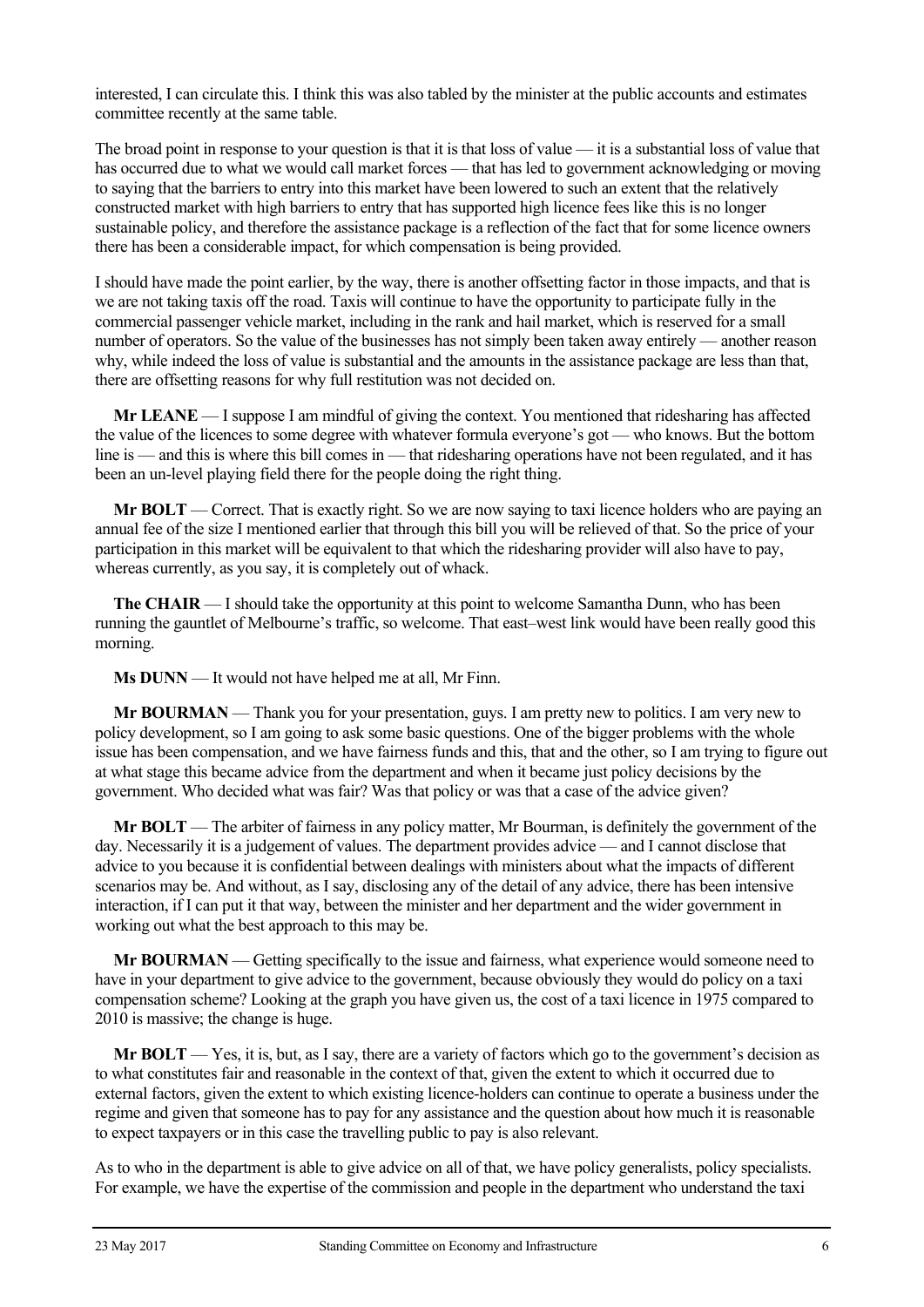industry due to simply having overseen it for some period of time. As to people who understand what reasonable assumptions to make about what revenue collection is expected under this levy, that also comes from other departments, other portfolios such as the State Revenue Office. We draw on a wide range of expertise in coming up with advice to government on these things. It does not mean that we can have perfect foresight as to any of these matters because no-one does, but we feel this has been very thoroughly analysed as to the advice being given to this government on the subject.

**Mr BOURMAN** — Okay, so it would be fair to say that there was a range or an option at least presented to the government and the government decided whether that was fair or not.

**Mr BOLT** — We gave advice to government to enable it to choose where it thought the right answer lay as to the balance of the levy and of assistance paid and so forth.

**Mr BOURMAN** — Thank you. On the levy, the eight years or so, or maybe a little bit more, is based on full compliance, I am suspecting.

**Mr BOLT** — No.

**Mr BOURMAN** — No? On what level of compliance — just roughly.

**Mr BOLT** — It is based upon an assumption about the net impact of non-compliance and enforcement costs. I would rather not go into too much detail and reveal our hand to a levy-paying community, but I think we have made based on experience reasonable assumptions about the level of compliance. I can give members of the committee a table which specifies under different trip scenarios what the expected total and net revenues from this would be. The net revenues are a combination. They take the ideal full compliance figure that assumes no compliance costs and they make a reasonable deduction for the combination of compliance costs and non-compliance, if that makes sense to you.

**Mr BOURMAN** — It is kind of like bad debt.

**Mr BOLT** — Would members of the committee be interested to see this table?

**Mr BOURMAN** — Yes, please.

**Mr BOLT** — It also shows naturally enough as the starting point the total size of the assistance package. You will see the figures along the bottom of each of the scenarios in there which indicate the cumulative amounts to be recovered from the levy which you can then compare with the costs. That bears out my point that it takes quite some time for the levy to fully acquit the cost of the scheme.

**Mr BOURMAN** — One last question — and sorry to labour the point about levies. There are probably going to be ridesharing companies that are Australian-based, but my question really does not cover that. Having a law enforcement background and having a bit of an interest in international politics, I am aware there are obviously a couple of big players in the ridesharing industry that are not based in Australia and it is safe to say that the Supreme Court of Victoria has no sway in California. How are we — being the royal 'we' — going to be able to attack that as an issue to ensure that if there is going to be a compliance issue we can actually deal with it?

**Mr BOLT** — The essence of the answer to your question, I believe — and I will take a stab at what I think the right answer is and then defer to my colleagues to see if they have anything to add — is that a booking service provider will need to be, I think the word we have used here is, 'accredited' under this legislation. You have to be therefore an entity here and capable therefore of enforcement action being taken against you; otherwise you are outside of the law. What would happen if somebody attempted to operate a booking service internationally with nobody on the ground here, I suspect we have given consideration to that, but I personally do not have a direct answer.

**Mr SALTER** — One of the features that we have included in the bill is a new offence provision which essentially makes it an offence for someone to do business with someone else who is not accredited as a booking service provider. So if you have got people who are using their own cars to provide services and are signed on with one or more booking service providers, if you are using a booking service provider who is not accredited in this state then they themselves will be committing an offence. It is a mechanism that is being used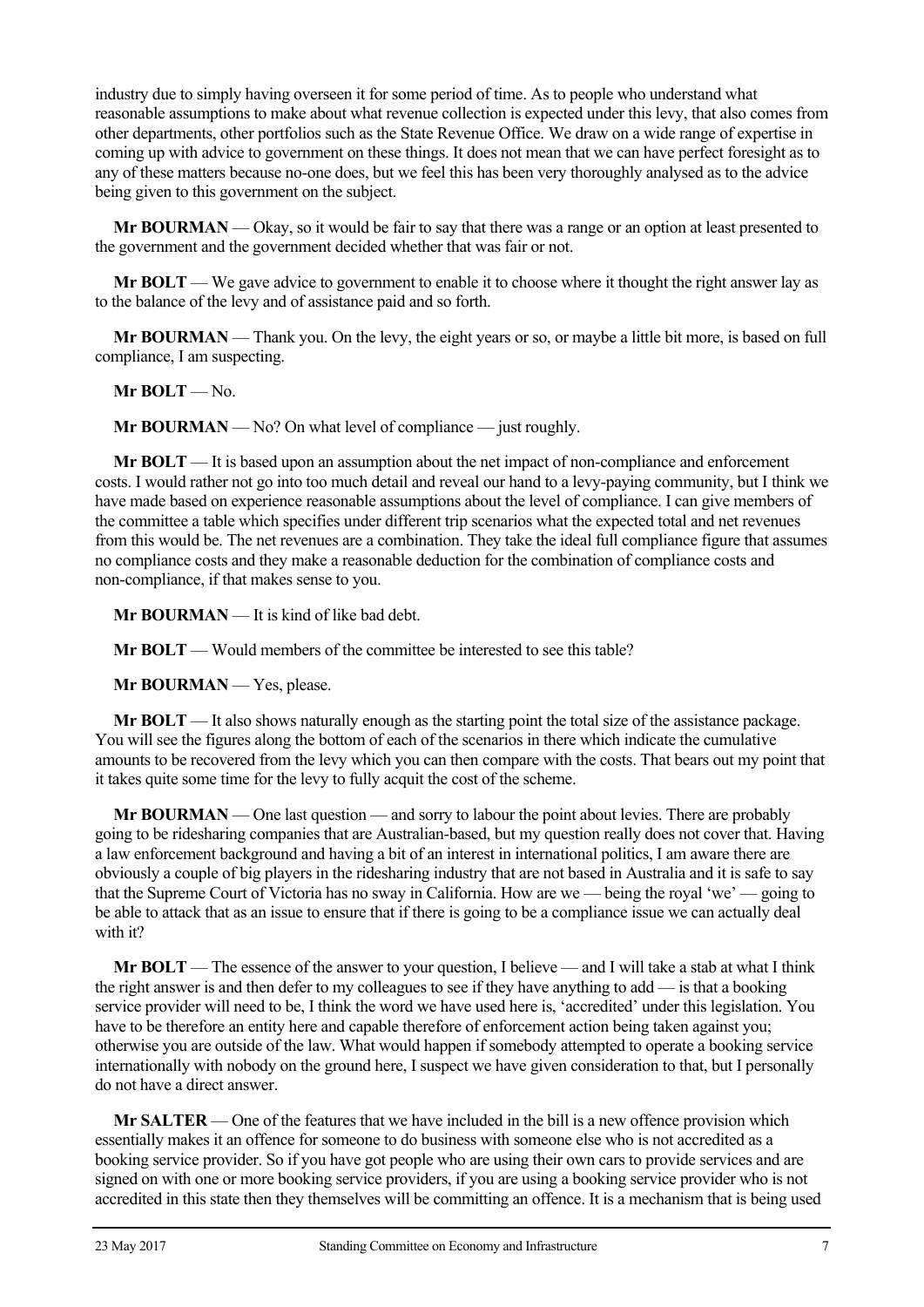under the bill to incentivise compliance with those accreditation requirements, because if you are not accredited it becomes an offence for people to work with you. They will choose not to work with you; they will use the other choices that you were referring to in terms of Australian-based rideshare companies and those sorts of things. We have really tried to think through the incentives at play here with a view to getting compliance across the board. There are also new sanctions that are incorporated in the bill. For example, if there is a breach of those requirements to be accredited or to only work with people that are accredited then injunctions can be put in place and any breach of those injunctions can then result in court-based sanctions.

**Mr BOURMAN** — You have more faith in the system than I have. One last question: Sunset clause there is none, either time or money. Do you know how that was arrived at? Was that policy or advice or whatever because it could go on forever, for all we know.

**Mr BOLT** — I thank Mr Bourman. If I can just come back to that question. I was about to add to Paul's answer, but I think I have lost the thought. Let me go to your question. I replied to this earlier in response to a question from the Chair. No, there is no sunset clause but there is a mechanism to reduce the levy to any amount less than \$2, including to zero.

**Mr BOURMAN** — Yes, the regulations.

**Mr BOLT** — And given the intention is that this levy will be given the task, so to speak, of covering the cost of the scheme and that there are on our best and most optimistic estimates at least two parliamentary terms between now and when that would occur, there is in addition to the executive or the regulatory power to reduce the levy plenty of opportunity for community and Parliament to consider whether it wishes to repeal or make some other adjustment to the scheme. I am not advocating that, I am not foreshadowing it, but I think I would just point that mechanism out. But yes, there is no sunset clause. That again is a matter for government as a matter of policy. It goes to the earlier discussion we have just had — that is, that of course we gave advice on various options and scenarios; the government took that advice and made a decision not to include a sunset clause. I cannot say more than that. The only question about that or debate about the validity of that or otherwise is best directed to the minister, and I am sure there will be discussions on that.

**Mr BOURMAN** — I guess I will leave it with one more comment because I am starting to hog the limelight, and that is that I have not known governments to let go of an income stream. I will leave it at that.

**Ms DUNN** — Thank you, gentlemen, for your presentation this morning. I have not had a good chance to digest this table, and correct me if I am wrong, but this table is indicating that, assuming there is no growth in trips, there are 28.8 million trips a year; is that correct?

**Mr BOLT** — That is the base case that you see there. Correct, yes.

**Ms DUNN** — The reason I ask that question is that I am just wondering what that figure is based on because I am sure that I have seen a different figure in relation to how many trips there are per annum already and that figure is far greater than that, so I am just wondering.

**Mr BOLT** — The struggle here, Ms Dunn — and I perfectly understand that there is a view out there that perhaps the entry of rideshare has stimulated additional business that otherwise was not being met — and the difficulty for us is that that is completely unmeasurable until this legislation is through. So for us to advise the government that there is a known revenue stream on the basis of trips we cannot count would be not to do our job.

On the other hand, as you can see in these tables, to recognise that that is a plausible question, we have offered a 35 million and a 40 million trip starting point in 2017–18, and estimated each by 1 per cent per year and applied the indexation of 2.5 per cent that I mentioned earlier, which is an assumption about inflation — we do not know what it will be — and even that shows in the most optimistic scenario from a revenue-raising viewpoint of 40 million trips in 2017–18 that we still do not get to break even until eight years from now.

**Ms DUNN** — So in terms of the figures here, are they simply taken from what is known of taxi trips at the moment, because that is really the only data that is available to you at this stage.

**Mr BOLT** — That is correct, yes.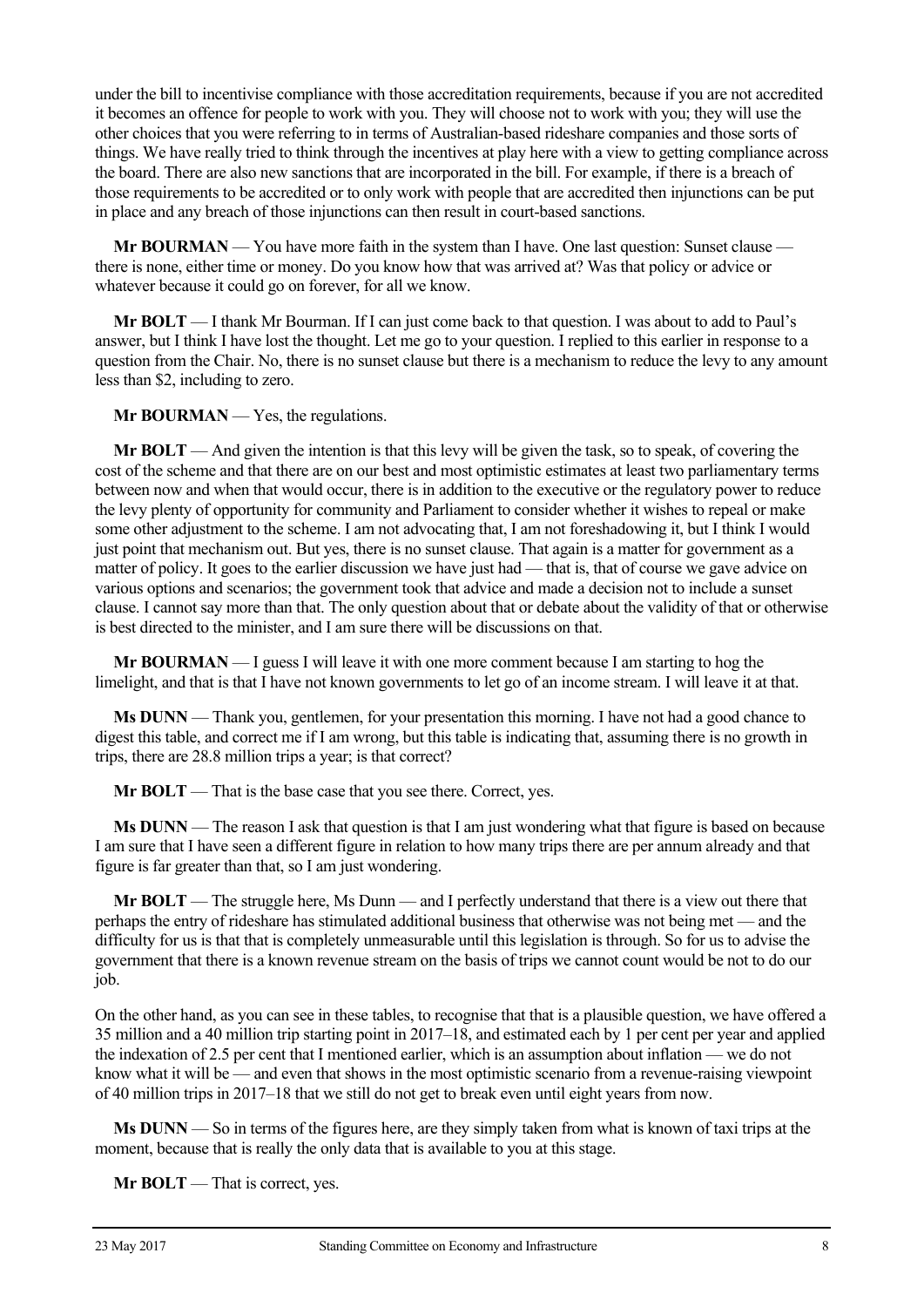**Ms DUNN** — Okay.

**Mr BOLT** — I do not know if anyone can add to anything there.

**Ms DUNN** — I am wondering if it is possible for the committee to get a better understanding of this. It is very hard picking through this issue in relation to licence-holders, firstly, how many individuals hold how many licences over what period of time, because I think that helps in terms of understanding and measuring fairness. It might be you have had the licence for many, many years, or someone who bought the licence for \$500 000. Do you have data on, firstly, how many licences are out there, how many owners own how many of those licences, how long they have been in operation and the price they paid for them? I know that is a big question, and I am happy to receive that information on notice.

**Mr BOLT** — It is a large question.

**Ms DUNN** — I do not expect you to reel it all off now.

**Mr BOLT** — I suspect the answer is we know everything but not necessarily every price that was ever paid. I do not know whether that is the case.

**Mr OCKWELL** — That is correct. We will not be able to know what price was paid for every licence, and obviously the duration of time, when someone held one over a period of time, without going back and doing some research in that particular space.

**Ms DUNN** — Yes. So you know that there is a pool of licences?

**Mr OCKWELL** — Yes.

**Ms DUNN** — But you do not necessarily know how long they have been in existence for?

**Mr BOLT** — We should know that, should we not?

**Mr OCKWELL** — We will have that data.

**Ms DUNN** — Yes, it is just the actual price they paid.

**Mr OCKWELL** — The price point, yes.

**Mr BOLT** — Can we take that on notice, Ms Dunn, and make sure that you get a decent profile of what information is available on the licence release volume as they have occurred over the years?

**Ms DUNN** — That would be terrific. I think the other part of that is understanding how many of those licences are held by individuals, or in some cases I believe there are companies who hold multiple licences as well. I guess for me it is about understanding how that transition assistance plays out in terms of a few owners with many licences or many owners with few licences, because that obviously impacts on the fairness element of that.

In terms of the \$2 levy it seems that there is an understanding that potentially that \$2 levy might not be passed on to the consumer because essentially you are not paying annual fees anymore. My concern around that is I just want to understand more how that assumption has been arrived at, because I have worked in the private sector and profit is generally an enormous motivation in the private sector. I am trying to understand why -

**The CHAIR** — Not a bad thing either, Ms Dunn, I might say.

**Ms DUNN** — Yes, generally it is the number one. I am just wanting to understand the assumptions behind assuming that the private sector will in fact absorb that \$2 levy, or part of, and not necessarily pass it on in whole to the passengers.

**Mr BOLT** — I think it comes down to what margins will competition dictate in a market that is going to be more open than it has been. It is not a case of saying, for example, that we would expect that there would be loss-making businesses plying their trade under this new regime. It is simply that if you take a cost away and add an impost that the impost is less than the cost. Under competition you expect prices to fall even as margins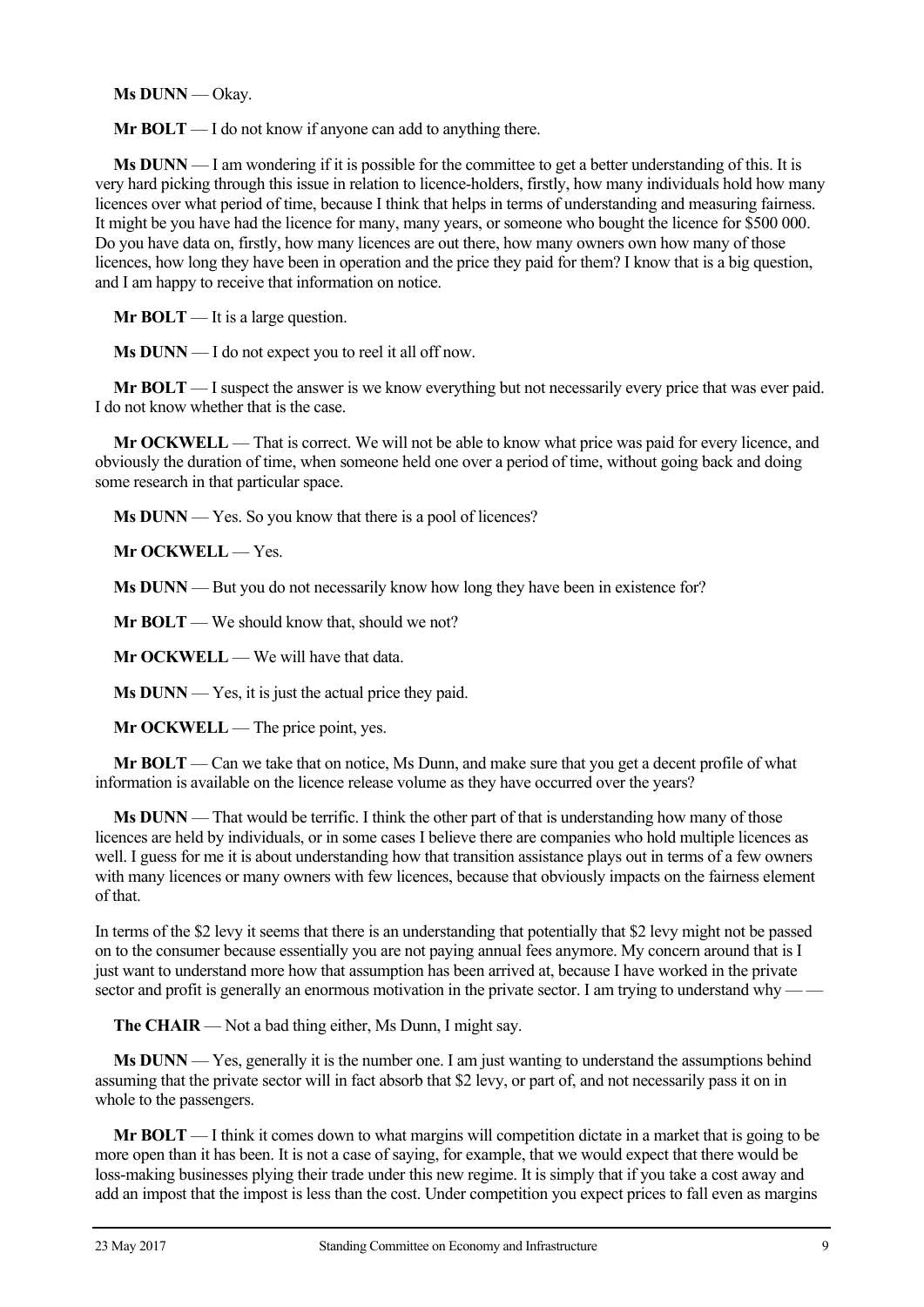are maintained. That is the essence of it. Whether margins are marginally — if you will pardon the expression squeezed by competition being increased is another question you might raise. There will be no industry if it is not profitable, but that does not mean that prices cannot come down, because we are taking costs out.

**Ms DUNN** — Moving onto accreditation: if I am right, the booking service needs to be accredited and the driver needs to be accredited, and I just want to understand what that looks like in both those cases.

**Mr BOLT** — The accreditation of drivers and booking service providers, I believe — certainly drivers — is open already. What does it look like? I think either of my colleagues could be explaining that one. Should we toss a coin, gentlemen? Who would like to talk about it?

**Mr OCKWELL** — Well, the accreditation regime remains in place as it is right now. There is no change to that particular obligation going forward, although now we are in the proposed new bill.

**Mr BOLT** — But can you explain perhaps in a little more detail how that actually works — what is being assessed as for accreditation?

**Ms DUNN** — And that will apply to ridesharing drivers as well.

**Mr OCKWELL** — Yes, exactly right. With networks or booking service providers we look at the construct of the individual or the partnership or the company behind the network itself. With regards to the individual, in the accreditation process we look at obviously the individual itself, and embedded in the accreditation process itself is an ongoing requirement for police checking, medical history checking, driver infringement checking and the like. Then from that, once they become an accredited entity they go into our data-matching profile as well, which is the continuous monitoring through the Victoria Police database for criminal history.

**Ms DUNN** — In terms of the booking service accreditation, how does that work?

**Mr BOLT** — Is that yet operational? That is where I am not sure, because we obviously do not have any basis for that right now.

**Ms DUNN** — No, that is right, because it is only contemplated.

**Mr OCKWELL** — In regards to accrediting a traditional network, there is an accreditation regime for network service providers as well. Again it is a similar concept — obviously getting the information from those entities that wish to become a network service provider and working through the company structures, the partnership agreements and the way in which they want to construct that. We would do the same sort of due diligence going forward with that as well.

**Ms DUNN** — So those arrangements that are currently in place — they would also apply to ridesharing services and other services that might enter?

**Mr SALTER** — Yes. Just to make that clear, the bill only really changes the nature of the term. At the moment they referred to as 'network service providers'. The bill changes the term to 'booking service providers' and broadens out that concept. But apart from that the existing accreditation regime requirements will continue to apply to those entities.

**Ms DUNN** — That is it for me for now.

**Mr O'SULLIVAN** — Thank you, Mr Bolt, for your presentation. I have just got a couple of questions, and my questions essentially are around some of the country aspects to this legislation. One of the things that you have said is that the costs recovery through the levy that will be charged will essentially pay for the buyouts and the compensation and so forth over about an eight-year period. Clearly in some of the country centres the payouts will be much sooner than the eight years. In Bendigo and Frankston they are saying it is about three and a half years, and in some of the smaller locations it could be even under a year before all the compensation and payouts are actually covered by the \$2 levy. In terms of those smaller regional centres and some of the larger regional centres, they will essentially have to continue to pay that levy even though they have paid out the compensation and so forth well in advance of the eight years that you mentioned in your presentation.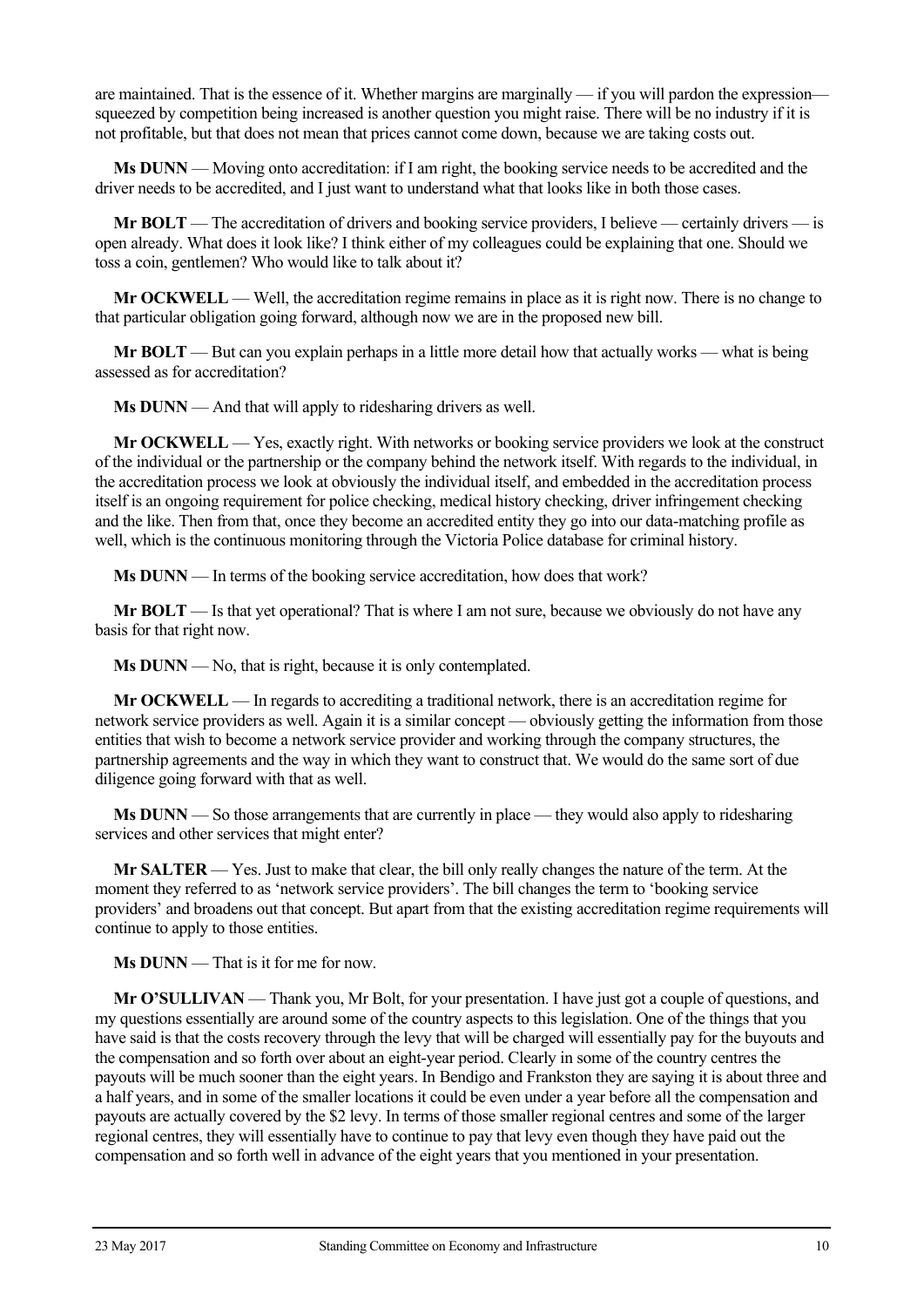**Mr BOLT** — There is no provision in the legislation that will allow a differentiation of levy rates in country locations compared to Melbourne that I am aware of.

**Mr O'SULLIVAN** — Was there any consideration or advice given or modelling done by the department in relation to considering those options?

**Mr BOLT** — Again, to repeat the points I made earlier, those options and the advice we gave to government are confidential, simply because that is the nature of our arrangement.

**Mr O'SULLIVAN** — No, that was not my question. I asked if you actually prepared some modelling or some other sort of scenarios. I did not actually ask you whether you would present it here today.

**Mr BOLT** — But that is going to the question of what dialogue has occurred between government and ourselves. I think the main point would be: could such a thing be done, were we to be asked to do so? Well, clearly we could provide relevant options in that regard. I am not sure whether there are practical or legal constraints on actually making differentiations of that kind, but I really do not want to go to the question of what dialogue could be had with the government and ourselves except to say that there is no provision in the legislation, as decided by the government, to differentiate country areas from Melbourne in relation to the size of that levy.

**Mr O'SULLIVAN** — In terms of some of the compensations that are in place, would you think that that a future government or this current government will look at having a split system where perhaps country areas are different to city areas in terms of when the regulations are applied in terms of reducing the \$2 levy as you said might happen? Do you think there could be a separation between what happens in the city and what happens in the country?

**Mr BOLT** — Again, it is difficult territory in the sense that that question is probably best directed to the minister. But if we were asked to provide mechanisms for that to be done, well of course we would provide the minister with those. I do not know whether there is any factual information we can provide about the practicability of that. I am not getting that kind of encouragement from my colleagues, so I would simply leave it there to say that if we are asked, of course we will give further advice or advice on that subject.

**Mr O'SULLIVAN** — So would it be fair to say that country communities are essentially going to subsidise Melbourne communities in this space?

**Mr BOLT** — Would we say that? The question of how quickly cost recovery will occur — I think in essence your point is right as I understand it. I do not know whether the numbers specifically are correct, 3½ years or less than one year. But because licence fees are lower — because I understand trip levels in the country are pretty equivalent to those in the city — the licence fees are not just lower but a lot lower, then it is reasonable to say that cost recovery will occur more quickly if you looked at it simply as a question of where the cost is being provided in the country versus Melbourne.

Is that a cross-subsidy? I guess that is a matter for your judgement as to whether you want to call it that. Clearly the cost of the scheme is going to be more significantly, as I understand it, incurred in Melbourne relative to the rate at which the levy is recovered. Is there anything we can add at all as to the level of recovery in country Victoria?

**Mr SALTER** — No, I think the main point — just to reiterate what Richard has said — is that the offsets we have talked about in the sense of reducing licensing costs are less in the country than what they are in the metropolitan environment. So the discussion we have had in part has been about what the effect of the reduction in licence costs and the imposition of the levy have on fares and the effects on the community and consumers. The offsets are less in the country, so there is a high probability that there will be some flow-through in terms of fare impacts in those areas.

As we discussed here today, there are a number of other factors that have got to be brought to bear in relation to that. I think there is an assumption that the impacts in the country in terms of new services and so forth will be low, but I think that is yet to be seen. I think there are a lot of opportunities for the opening up of the market to actually lead to more service providers and more services being provided in country areas, and only time will show that.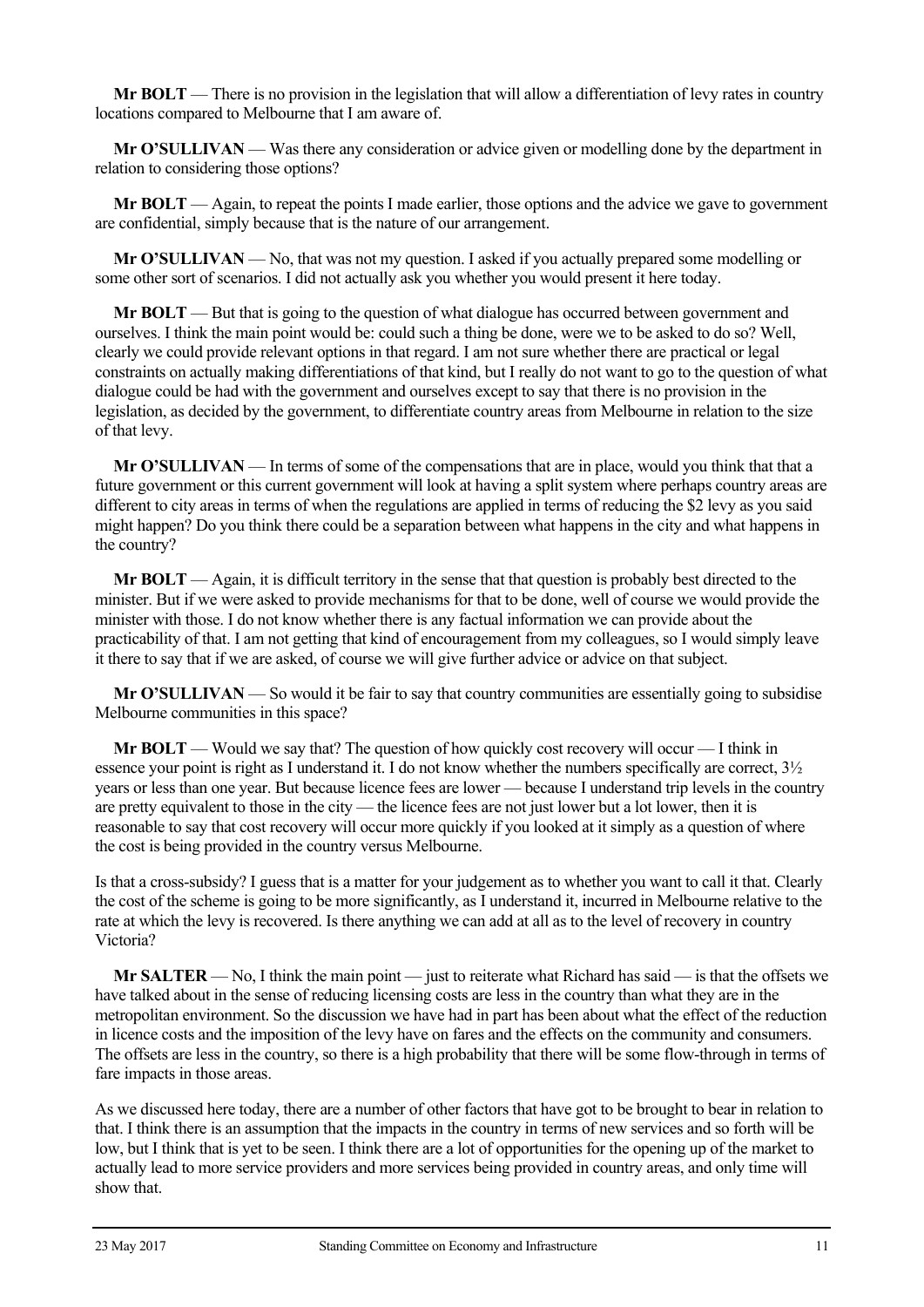**Mr BOLT** — I just want to add a little to the question of whether it is a cross-subsidy or not. Take what will sound undoubtedly like public servants having a bob each way, but it is nonetheless right to say that it depends on your viewpoint. If you look at the level of licence fees in country Victoria, you could argue that is a current subsidy that is being removed, and everyone is paying \$2 for every trip no matter where. That is in fact equitable and does not have any regard to location. Equally, you could put it the way you put it — that there is a cross-subsidy being removed. I think it could be argued either way. The question about where government wants to land with regard to providing concessions to country passengers or travellers versus those in the city is a policy question. You have raised it, and no doubt you will continue to raise it.

**Mr O'SULLIVAN** — I could ask a whole range of more questions in that space, but I want to move on to one other area in terms of the time that we have got remaining. That is in relation to taxis that cater for people with disabilities and wheelchairs and so forth. An example has come to my attention in the Bendigo area, where my office is, where essentially the co-op that is in operation in Bendigo cross-subsidises the provision of a service for disability services within the town. There are some 24 different operators that form part of that arrangement in terms of the co-op.

Under this scenario there is probably not going to be the money in the system in terms of that co-op to be able to provide those services to disabilities the same way they currently do, particularly in relation to the vehicles that are used for the transporting of people in a wheelchair. In terms of some of the detail of this legislation and compensation, is there something in it in terms of those sorts of operations being able to provide those services in a way that is going to be very difficult in terms of the service of this bill?

**Mr BOLT** — I think the question of the impact of reform on people with a disability accessing a multipurpose taxi program is a matter of high priority for government, as it clearly is for you and I am sure all members of the community. That is why the assistance package provides an additional \$5 million per year for five years to the multipurpose taxi program. The first two years of that will be spent increasing the lifting subsidy or lowering the lifting fee, whichever way you want to put it, assisting cost recovery there as well as maintaining the trip subsidy of 50 per cent. But as I understand it, it applies throughout Victoria. At the same time through the course of this year my department will review the accessibility framework, if I can put it that way, to see what further or better use could be made of those funds in later years.

We also have to have regard to what might happen under the national disability insurance scheme as to whether there will be a migration of travelling services, if you like, or mobility services to that scheme. The government is making no assumption that will occur and is certainly not factoring it into forecasts. It will maintain the subsidy until another lease and an appropriate alternative is made available.

On the question that you raise specifically, what I would like to do is just to invite you to give us more information on that, because it will obviously inform our review. Having a look at particular case studies would give us a much better idea of precisely what impact different regimes will have on mobility.

**Mr O'SULLIVAN** — Happy to do that.

**Mr BOLT** — Clearly with mobility in country Victoria, given as you have said there is an argument that there could be less choice available and equally there could be other choices available of the kind that you have mentioned — a community-based service — we need to understand and go into that with our eyes open to make sure we come out ahead as far as disability services are concerned.

**Mr MELHEM** — A quick question. Some people are saying to us that we pay everyone 250 000 a year per licence. What would be the cost of that if government agreed to that figure?

**Mr BOLT** — It makes me feel stressed to think about it, Mr Melhem. Do we have an estimate of what \$250 000 per year per licence for all licences would cost?

**Mr SALTER** — Over \$1 billion.

**Mr BOLT** — It is over \$1 billion compared to the \$332 million that the transition assistance package already includes.

**Mr MELHEM** — The second question I have — you made the comment earlier about the value of the business not taking away from existing taxi holders or owners. Can you expand a bit more on that? What you